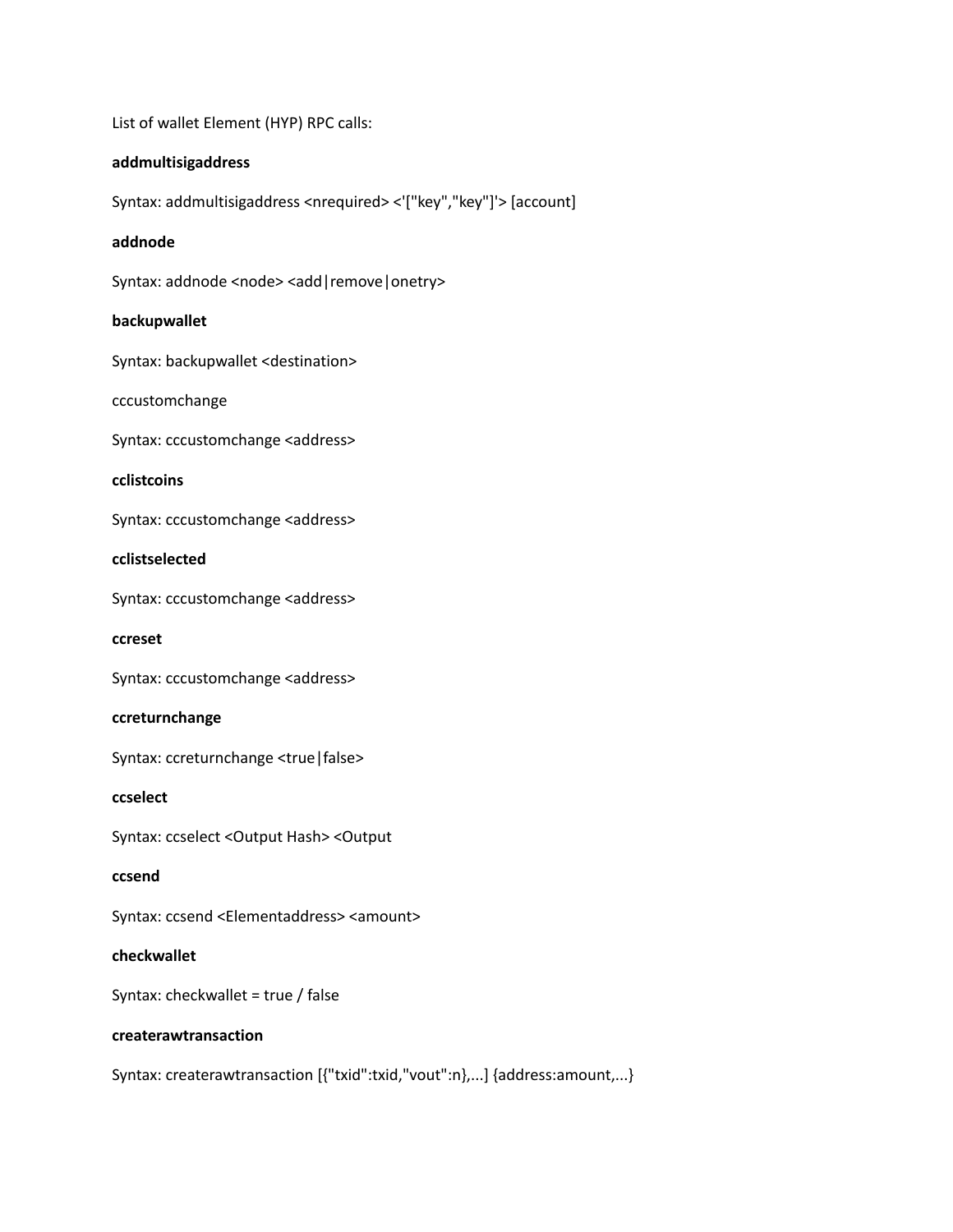### **decoderawtransaction**

Syntax: decoderawtransaction <hex string>

## **delete**

Syntax: delete <address>

# **disablestake**

This will disable staking if set true

Useful to prevent staking when diff is too high

Syntax: disablestake <true/false>

Example: disablestake true diff >5 options: diff, weight

# **dumpprivkey**

Syntax: dumpprivkey <Elementaddress>

# **export difficulty**

Syntax: export difficulty <interval> <directory>

**getaccount**

Syntax: getaccount <Elementaddress>

## **getaccountaddress**

Syntax: getaccountaddress <account>

## **getaddednodeinfo**

Syntax: getaddednodeinfo <dns> [node]

# **getaddressesbyaccount**

Syntax: getaddressesbyaccount <account>

Example: getaddressesbyaccount "HYPloan"

Description: Returns the list of addresses for the given account. Surrounding the account by quote is only mandatory if there is a space in the account. If the same account has several addresses, they will all get listed.

# **getbalance**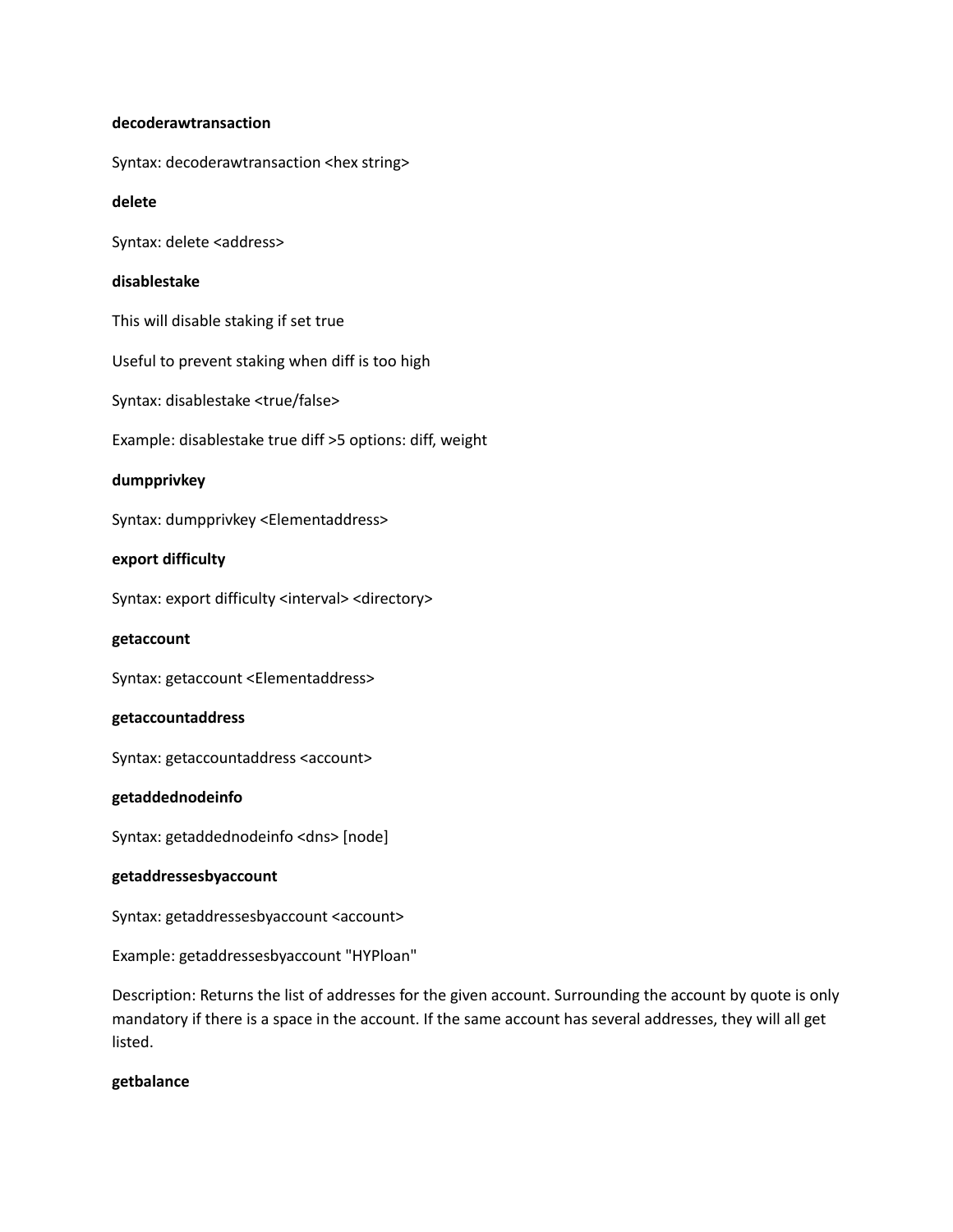Syntax: getbalance [account] [minconf=1]

# **getblock**

Syntax: getblock <hash> [txinfo]

# **getblock**

Syntax: getblock <number> [txinfo]

# **getblockcount**

Syntax: getblockcount

# **getblockhash**

Syntax: getblockhash <index>

# **getblocktemplate**

Syntax: getblocktemplate [params]

# **getcheckpoint**

Syntax: getcheckpoint

## **getconnectioncount**

Returns the number of connections to other nodes.

This command has no argument. It gives the same result as looking at one of the popup in the lower right corner.

## **getdifficulty**

Returns the difficulty as a multiple of the minimum difficulty.

This command has no argument. You can get the same information on the GUI by looking at a popup on the lower right. Still, getdifficulty will also tell you the proof-of-stake difficulty (even when the proof-of-stake period is over)

## **getgenerate**

Returns true or false.

This command has no argument. Its purpose is uncertain.

## **getinfo**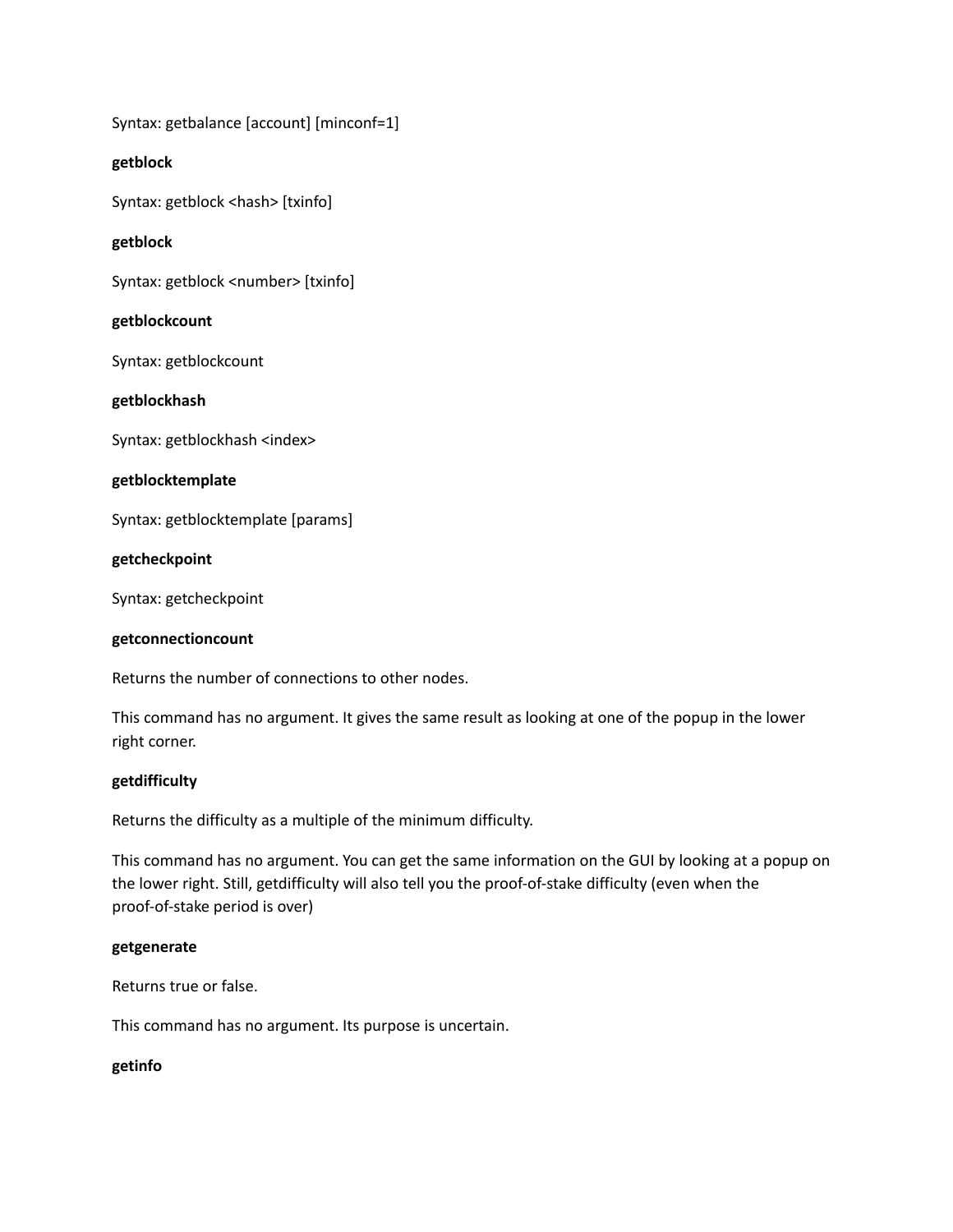Returns an object containing various state info.

This command gives you a lot of useful info, especially when debugging. It has no parameter.

## **getmininginfo**

Returns an object containing mining-related information.

This command has no argument. The GUI can give the same information by looking at one of the popup in the lower right corner.

### **getmoneysupply**

Syntax: getmoneysupply [height]

### **getnewaddress**

Syntax: getnewaddress [account]

### **getnewpubkey**

Syntax: getnewpubkey [account]

### **getpeerinfo**

Shows how many peers your wallet has connection to.

getrawmempool

Syntax: getrawmempool

## **getrawtransaction**

Syntax: getrawtransaction <txid> [verbose=0]

### **getreceivedbyaccount**

Syntax: getreceivedbyaccount <account> [minconf=1]

### **getreceivedbyaddress**

Syntax: getreceivedbyaddress <Elementaddress> [minconf=1]

getstakesplitthreshold

Syntax:

**getstaketx**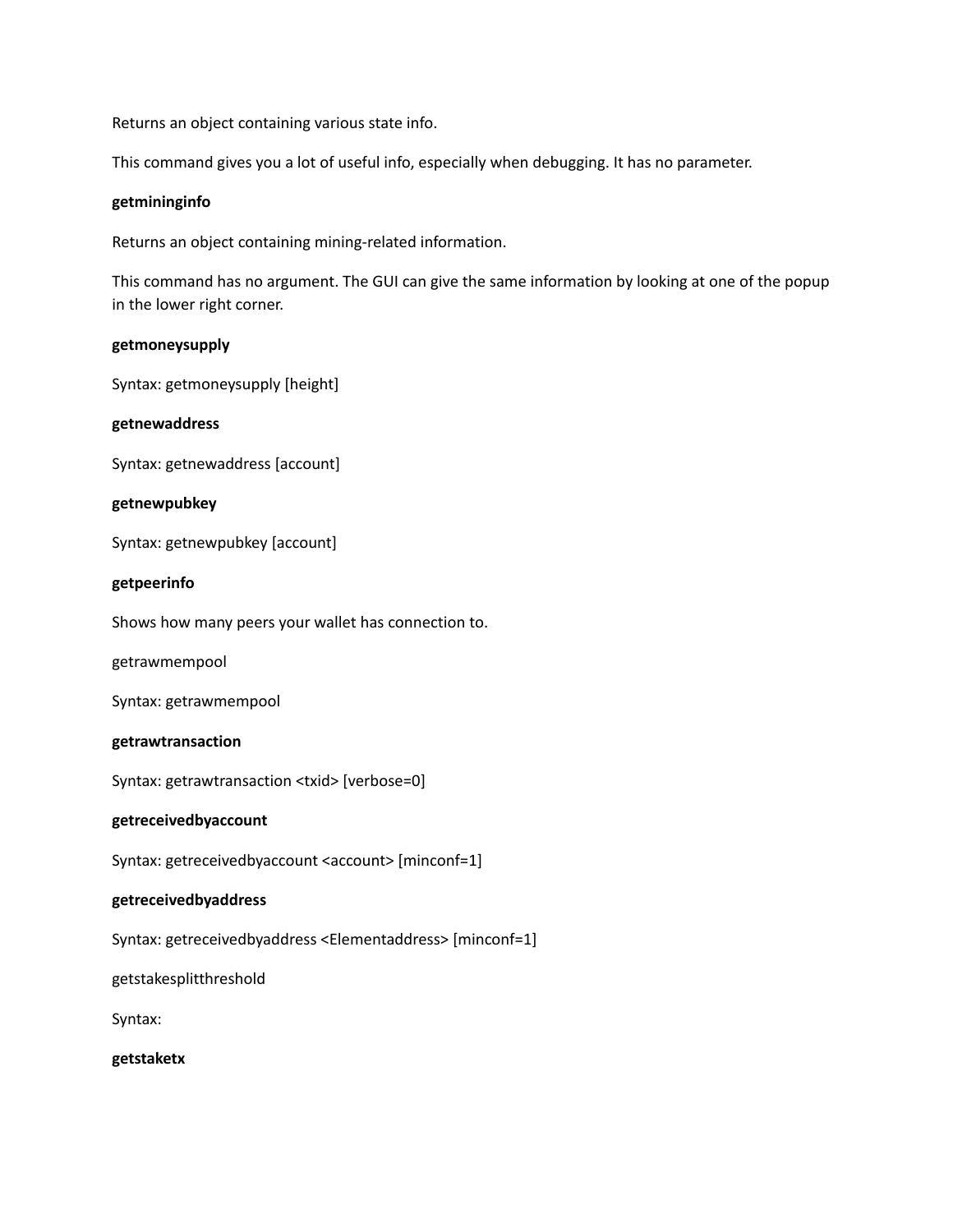Syntax: getstaketx <txid>

# **gettransaction**

Syntax: gettransaction <txid>

# **getwork**

Syntax: getwork [data]

# **getworkex**

Syntax: getworkex [data, coinbase]

**help**

Syntax: help [command]

# **importprivkey**

Syntax: importprivkey <Elementprivkey> [label]

# **keypoolrefill**

Syntax:

# **listaccounts**

Syntax: listaccounts [minconf=1]

# **listaddressgroupings**

Syntax:

# **listreceivedbyaccount**

Syntax: listreceivedbyaccount [minconf=1] [includeempty=false]

# **listreceivedbyaddress**

Syntax: listreceivedbyaddress [minconf=1] [includeempty=false]

# **listsinceblock**

Syntax: listsinceblock [blockhash] [target-confirmations]

# **listtransactions**

Syntax: listtransactions [account] [count=10] [from=0]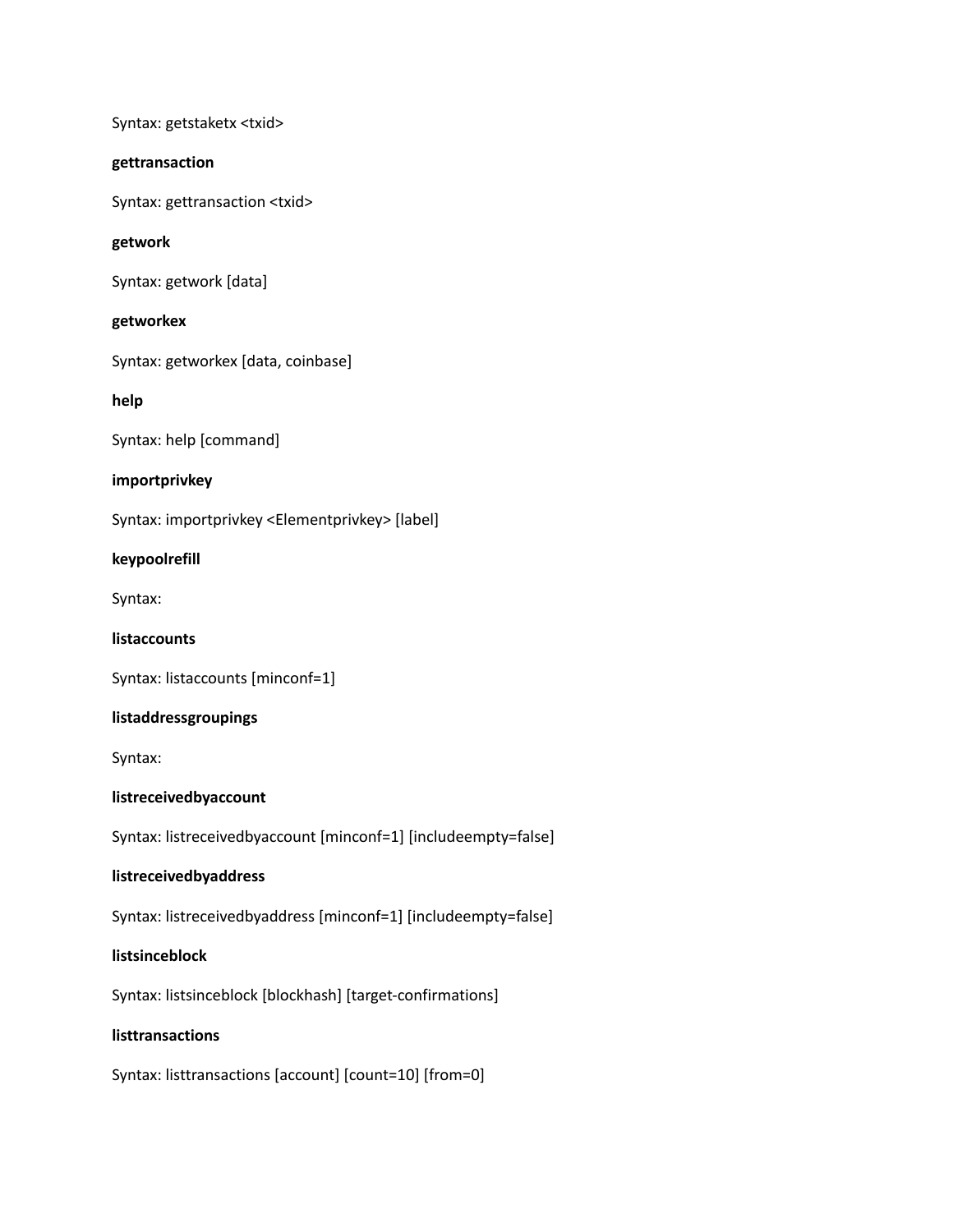### **listunspent**

Syntax: listunspent [minconf=1] [maxconf=9999999] ["address",...]

### **makekeypair**

Syntax: makekeypair [prefix]

## **moneysupply**

Syntax:

### **move**

Syntax: move <fromaccount> <toaccount> <amount> [minconf=1] [comment]

### **repairwallet**

Syntax:

### **rescanfromblock**

Syntax: rescanfromblock <block height>

### **resendtx**

Syntax:

#### **reservebalance**

Syntax: reservebalance [<reserve> [amount]]

# **sendalert**

Syntax: sendalert <message> <privatekey> <minver> <maxver> <priority> <id> [cancelupto]

### **sendfrom**

Syntax: sendfrom <fromaccount> <toElementaddress> <amount> [minconf=1] [comment] [comment-to]

### **sendmany**

Syntax: sendmany <fromaccount> {address:amount,...} [minconf=1] [comment]

# **sendrawtransaction**

Syntax: sendrawtransaction <hex string>

### **sendtoaddress**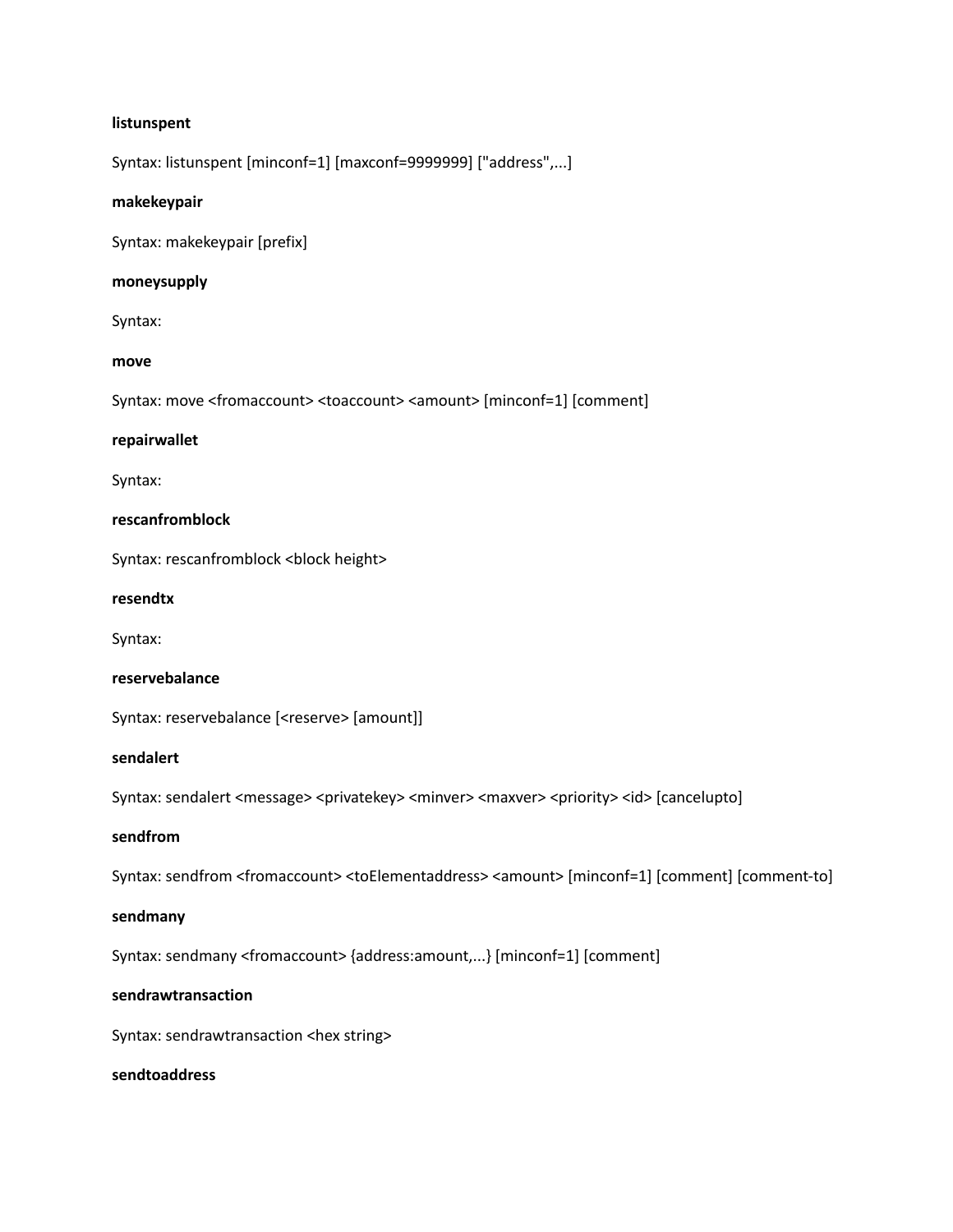Syntax: sendtoaddress <Elementaddress> <amount> [comment] [comment-to]

# **setaccount**

Syntax: setaccount <Elementaddress> <account>

## **setstakesplitthreshold**

Syntax: setstakesplitthreshold <1 - 999,999>

Description: A stake output will split (in two parts), when the resulting amount for each of the outputs equals or exceeds the threshold value specified. For example: by setting a threshold of 5,000, stake outputs greater than 10,000 will be split into two.

## **settxfee**

Syntax: settxfee <amount>

# **signmessage**

Syntax: signmessage <Elementaddress> <message>

# **signrawtransaction**

Syntax: signrawtransaction <hex string> [{"txid":txid,"vout":n,"scriptPubKey":hex},...] [<privatekey1>,...] [sighashtype="ALL"]

# **stakeforcharity**

Syntax: stakeforcharity <Element Address> <percent> [Change Address] [min amount] [max amount]

# **strictprotocol**

Syntax:

## **strictincoming**

Syntax:

## **stop**

Syntax:stop <detach>

## **submitblock**

Syntax: submitblock <hex data> [optional-params-obj]

## **validateaddress**